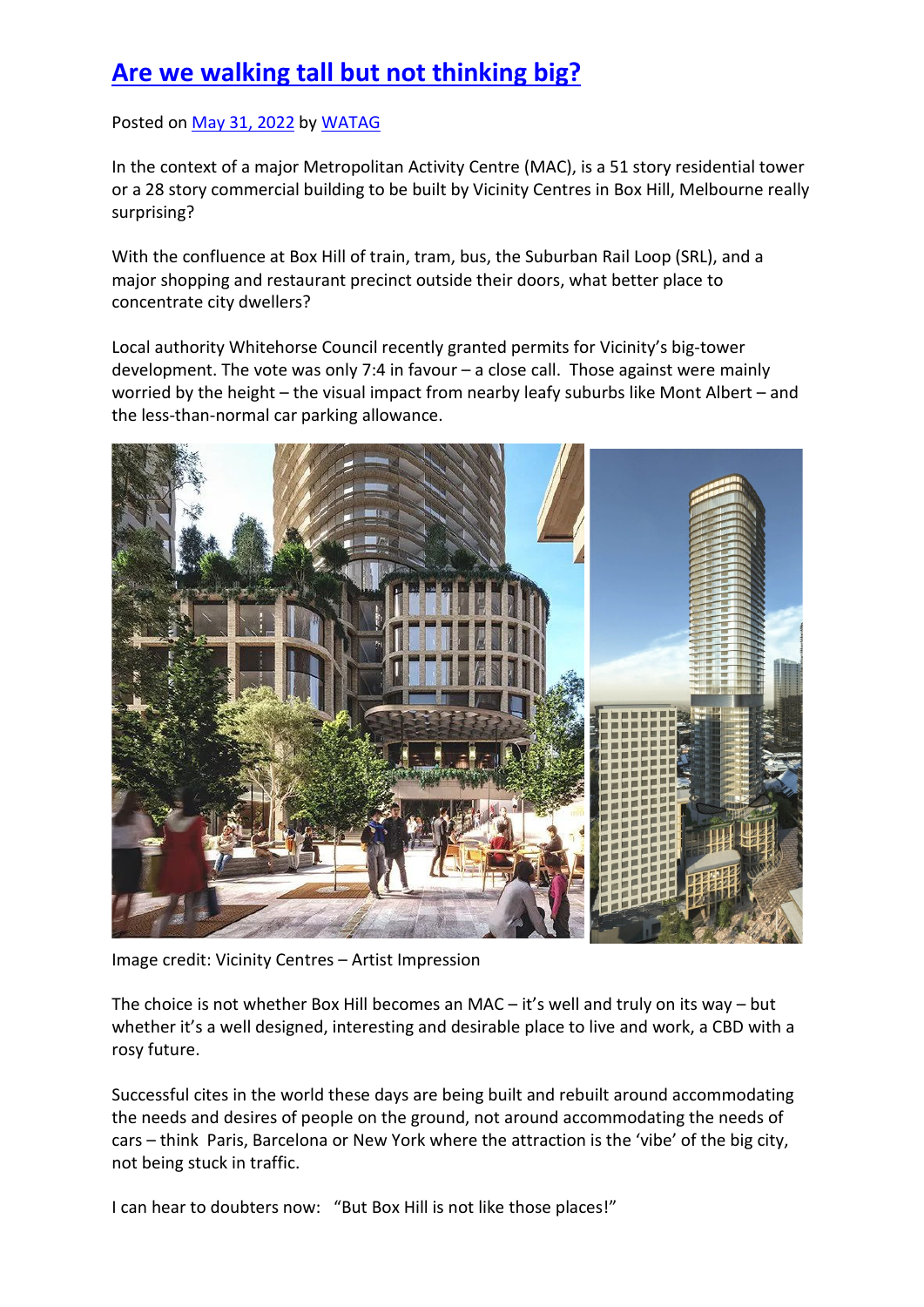Of course it's not, but it could be its own version of a really desirable CBD. It's only the imaginations of the folk in diverse cities like York (UK), Oslo, Helsinki, New York, Amsterdam, Barcelona and a great many others that has led to them banning or radically reducing car use.

So it's unfortunate that building height, and lack of car parks dominated the discussion, rather than pushing for better people-centred access into and through the Box Hill MAC at ground level.

It's been several years now since Whitehorse City started to develop a new Structure Plan for Box Hill to ensure that the future the developers are giving the city is one that the residents actually want. There have been plans, hearings, and forums of interested people with a vision for the MAC and for transport integration. But still there is no framework. It's well and truly overdue.

It's within this context that it's very disappointing that of the conditions placed on Vicinity's plans there was nothing to ensure the maintenance of an effective north-south active transport route through the CBD and over the railway line. The only safe existing link will soon be cut off by Vicinity's imminent development, leaving adjacent highways – Station St and Elgar Rd – as the only options to use. Suicide potential for experienced riders, let alone a young person wanting to get by bike to major Box Hill swimming and sports precinct south of the rail line. Academics tell us we have a big deficit in the amount of physical activity undertaken by all, and especially our youth. Let's make it easier, not harder or impossible.

All the forums and meetings about the Box Hill of the future have universally agreed that an additional new bridge over the railway is essential for the active transport needs of the future. Vicinity agreed too and will, as part of this planning application, transfer a small parcel of land to the Council to enable this to be practically built at some future time. But the future is now coming quickly, and the bridge is not.

Pedestrians still have the option to traverse through the foodcourts and arcades of the station precinct and shopping centre to travel north-south. But that's like demanding that in the City of Melbourne all north-south foot traffic must go through the many arcades and food courts, and banning the use of pedestrianised Swanston and Elizabeth streets. Possible but totally impractical and undesirable.

At a time when the Box Hill MAC should be being regarded as a blank canvas upon which to creatively build a city for the future, have we let our visions be clouded by how we perceive the past? Have we let the inertia of bureaucracy lead to the mundane, and to locking-in of the unattainable?

Add the uncertainties of the SRL development and its effects plus the lack of direction and planning by the State Government about the Box Hill station itself, about a bus interchange that meets the community need, or shared, safe and desirable active transport links towards Blackburn and Mont Albert.

It makes all the Government talk about 15 or 20 minute cities sound hollow.

Planning for the next stage of Vicinity's development over the station and across to Carrington Rd is imminent. Let's make sure that an arcade-type-shopping-mall-foodcourt route is **not** foist upon the through-traffic pedestrians, and those using transport aids – even low speed bikes. People of Box Hill deserve much better vision than that.